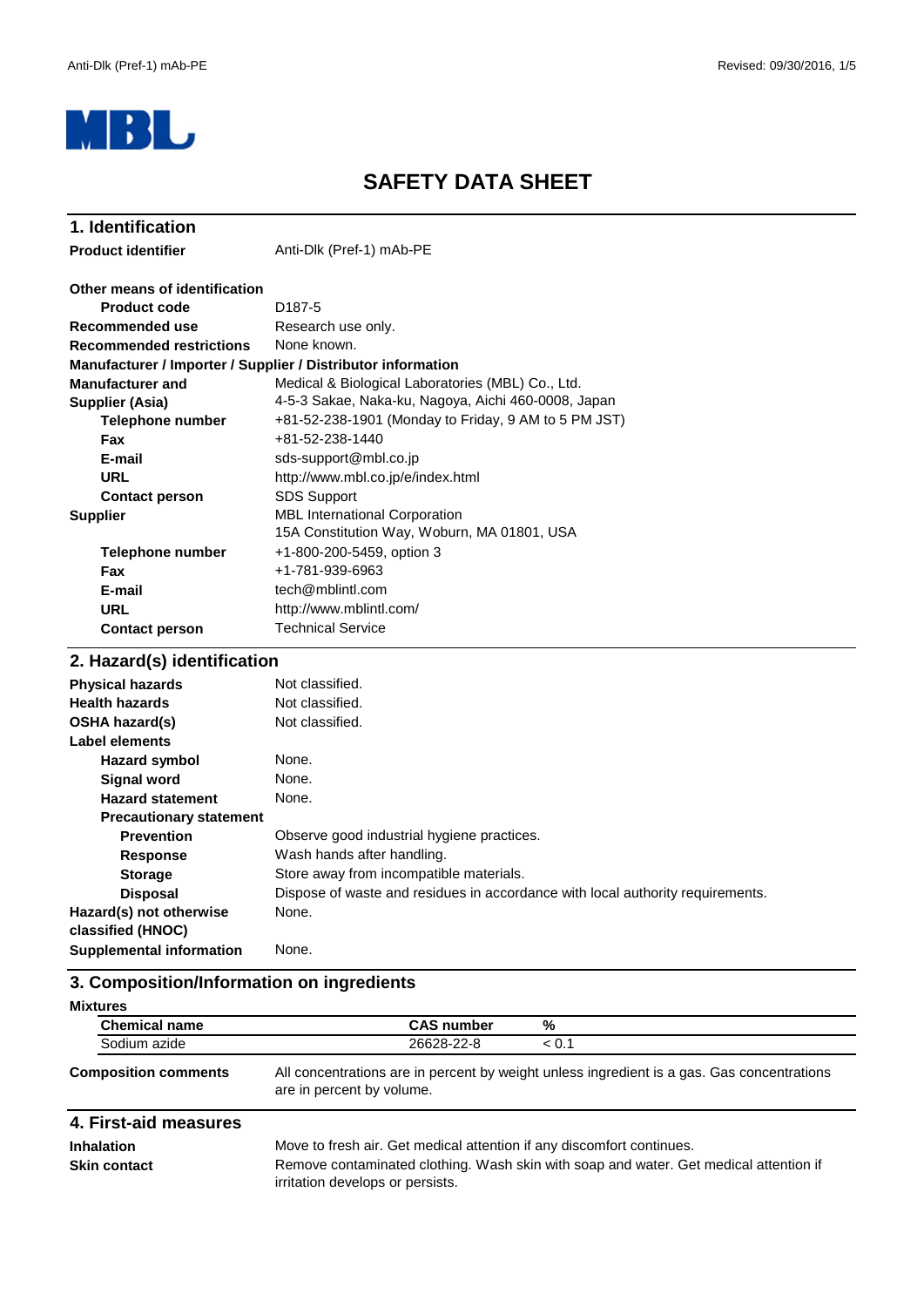| Eye contact                                                                  | Rinse immediately with plenty of water, also under the eyelids. Get medical attention if<br>irritation develops or persists. |
|------------------------------------------------------------------------------|------------------------------------------------------------------------------------------------------------------------------|
| Ingestion                                                                    | Rinse mouth thoroughly. Get medical attention if any discomfort occurs.                                                      |
| Most important symptoms/<br>effects, acute and delayed                       | Dry skin.                                                                                                                    |
| Indication of immediate<br>medical attention and special<br>treatment needed | Treat symptomatically.                                                                                                       |
| <b>General information</b>                                                   | Get medical attention if any discomfort develops.                                                                            |

### **5. Fire-fighting measures**

| Suitable extinguishing media<br>Unsuitable extinguishing            | Use fire-extinguishing media appropriate for surrounding materials.<br>None known.                                                                       |
|---------------------------------------------------------------------|----------------------------------------------------------------------------------------------------------------------------------------------------------|
| media                                                               |                                                                                                                                                          |
| Specific hazards arising from None known.<br>the chemical           |                                                                                                                                                          |
| Special protective equipment<br>and precautions for<br>firefighters | Self-contained breathing apparatus, operated in positive pressure mode and full protective<br>clothing must be worn in case of fire.                     |
| Fire-fighting equipment/<br>instructions                            | Move containers from fire area if you can do it without risk. Use water spray to cool<br>unopened containers. Prevent entry to sewers and public waters. |
| <b>General fire hazards</b>                                         | The product is non-combustible.                                                                                                                          |
| 6 Accidental release measures                                       |                                                                                                                                                          |

#### **6. Accidental release measures**

| Personal precautions,<br>protective equipment and<br>emergency procedures | Avoid inhalation of mist and contact with skin and eyes. For personal protection, see Section<br>8 of the SDS. |
|---------------------------------------------------------------------------|----------------------------------------------------------------------------------------------------------------|
| Methods and materials for                                                 | Absorb spillage with suitable absorbent material. After removal, flush contaminated area                       |
| containment and cleaning up                                               | thoroughly with water. For waste disposal, see Section 13 of the SDS.                                          |
| <b>Environmental precautions</b>                                          | Prevent further leakage or spillage if safe to do so.                                                          |

### **7. Handling and storage**

|                                                                    | <b>Precautions for safe handling</b> Avoid contact with eyes and prolonged skin contact. Wash hands after handling. Observe<br>good industrial hygiene practices. |
|--------------------------------------------------------------------|-------------------------------------------------------------------------------------------------------------------------------------------------------------------|
| Conditions for safe storage,<br>including any<br>incompatibilities | Keep container tightly closed. Store away from incompatible materials.                                                                                            |

#### **8. Exposure controls/personal protection**

#### **Occupational exposure limits**

| US. ACGIH Threshold Limit Values |  |
|----------------------------------|--|
|----------------------------------|--|

| <b>Components</b>             | $T$ vpe | Value                         |
|-------------------------------|---------|-------------------------------|
| Sodium azide (CAS 26628-22-8) | Ceiling | $0.29 \,\mathrm{mg/m3}$       |
|                               |         | $0.11$ ppm                    |
|                               | .       | _ _ _ _ _<br>- -- -<br>--- -- |

### **US NIOSH Pocket Guide to Chemical Hazards: Ceiling Limit Value and Time Period (if specified)**

| <b>Components</b>             | ™vpe    | Value              |  |
|-------------------------------|---------|--------------------|--|
| Sodium azide (CAS 26628-22-8) | Ceiling | $0.3 \text{ mg/m}$ |  |
|                               |         | $0.1$ ppm          |  |

**Appropriate engineering**

**Biological limit values** No biological exposure limits noted for the ingredient(s).

Provide adequate ventilation. Provide easy access to water supply and eye wash facilities.

**controls**

#### **Individual protection measures, such as personal protective equipment**

**Eye/face protection** Risk of splashes: Wear safety glasses with side shields.

**Skin protection**

 **Hand protection**

Wear protective gloves. Be aware that the liquid may penetrate the gloves. Frequent change is advisable. Suitable gloves can be recommended by the glove supplier.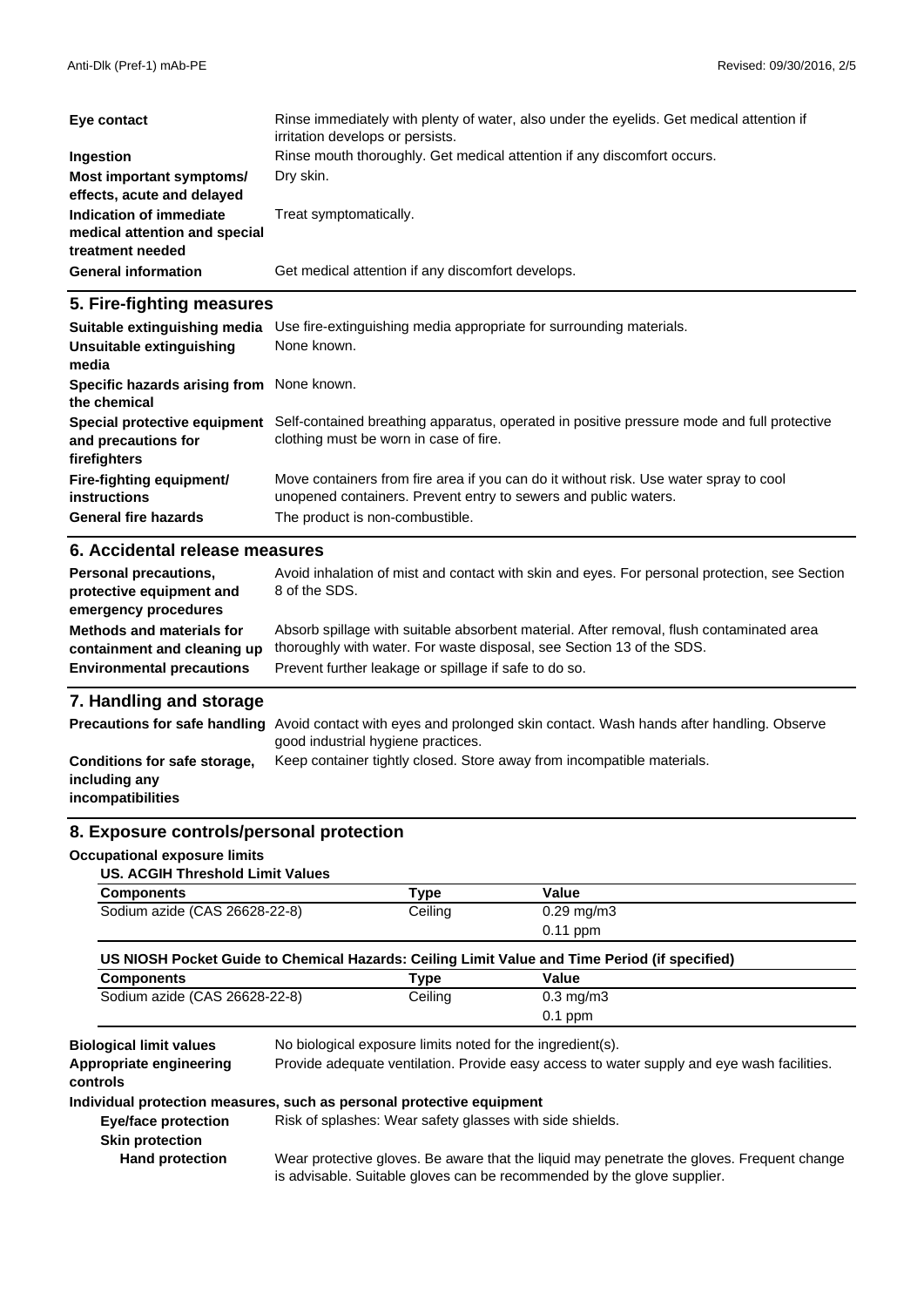| Other                         | Wear appropriate clothing to prevent repeated or prolonged skin contact.                |
|-------------------------------|-----------------------------------------------------------------------------------------|
| <b>Respiratory protection</b> | No special precautions. Seek advice from local supervisor.                              |
| <b>Thermal hazards</b>        | Wear appropriate thermal protective clothing, when necessary.                           |
| General hygiene               | Handle in accordance with good industrial hygiene and safety practice. Wash hands after |
| considerations                | handling. Routinely wash work clothing and protective equipment to remove contaminants. |

## **9. Physical and chemical properties**

| Appearance                                   |                                                                                            |
|----------------------------------------------|--------------------------------------------------------------------------------------------|
| <b>Physical state</b>                        | Liquid.                                                                                    |
| <b>Form</b>                                  | Liquid.                                                                                    |
| Color                                        | Colored, dependent on the conjugates.                                                      |
|                                              | (Alexa Fluor® 488; yellowish green, Alexa Fluor® 594; purple, Alexa Fluor® 647; pale blue, |
|                                              | APC; light blue, Azami-Green; pale green, FITC; yellowish green, PE; pink)                 |
| Odor                                         | Odorless.                                                                                  |
| <b>Odor threshold</b>                        | Not available.                                                                             |
| pH                                           | Neutral.                                                                                   |
| <b>Melting point/freezing point</b>          | Not available.                                                                             |
| Initial boiling point and                    | Not available.                                                                             |
| boiling range                                |                                                                                            |
| <b>Flash point</b>                           | Not available.                                                                             |
| <b>Evaporation rate</b>                      | Not available.                                                                             |
| Flammability (solid, gas)                    | Not applicable.                                                                            |
| Upper/lower flammability or explosive limits |                                                                                            |
| <b>Flammability limit</b>                    | Not available.                                                                             |
| - lower $(\%)$                               |                                                                                            |
| <b>Flammability limit</b>                    | Not available.                                                                             |
| - upper $(\%)$                               |                                                                                            |
| Vapor pressure                               | Not available.                                                                             |
| <b>Vapor density</b>                         | Not available.                                                                             |
| <b>Relative density</b>                      | Not available.                                                                             |
| Solubility(ies)                              | Soluble in water.                                                                          |
| <b>Partition coefficient</b>                 | Not available.                                                                             |
| ( <i>n</i> -octanol/water)                   |                                                                                            |
| <b>Auto-ignition temperature</b>             | Not available.                                                                             |
| <b>Decomposition temperature</b>             | Not available.                                                                             |
| <b>Viscosity</b>                             | Not available.                                                                             |
|                                              |                                                                                            |

## **10. Stability and reactivity**

| <b>Reactivity</b>                            | The product is stable and non reactive under normal conditions of use, storage and                                                                                                                |
|----------------------------------------------|---------------------------------------------------------------------------------------------------------------------------------------------------------------------------------------------------|
| <b>Chemical stability</b>                    | Stable at normal conditions.                                                                                                                                                                      |
| <b>Possibility of hazardous</b><br>reactions | Sodium azide: Reacts with copper, lead, silver, mercury and carbon disulfide to form<br>particularly shock-sensitive compounds. Reacts with acids, forming toxic and explosive<br>hydrogen azide. |
| <b>Conditions to avoid</b>                   | None known.                                                                                                                                                                                       |
| Incompatible materials                       | Heavy metals. Acids.                                                                                                                                                                              |
| <b>Hazardous decomposition</b><br>products   | None known.                                                                                                                                                                                       |

#### **11. Toxicological information**

| Information on likely routes of exposure |                                                                                                              |
|------------------------------------------|--------------------------------------------------------------------------------------------------------------|
| Ingestion                                | Large quantities: May cause discomfort if swallowed.                                                         |
| <b>Inhalation</b>                        | Under normal conditions of intended use, this material is not expected to be an inhalation<br>hazard.        |
| <b>Skin contact</b><br>Eye contact       | Prolonged contact may cause dryness of the skin.<br>Direct contact with eyes may cause temporary irritation. |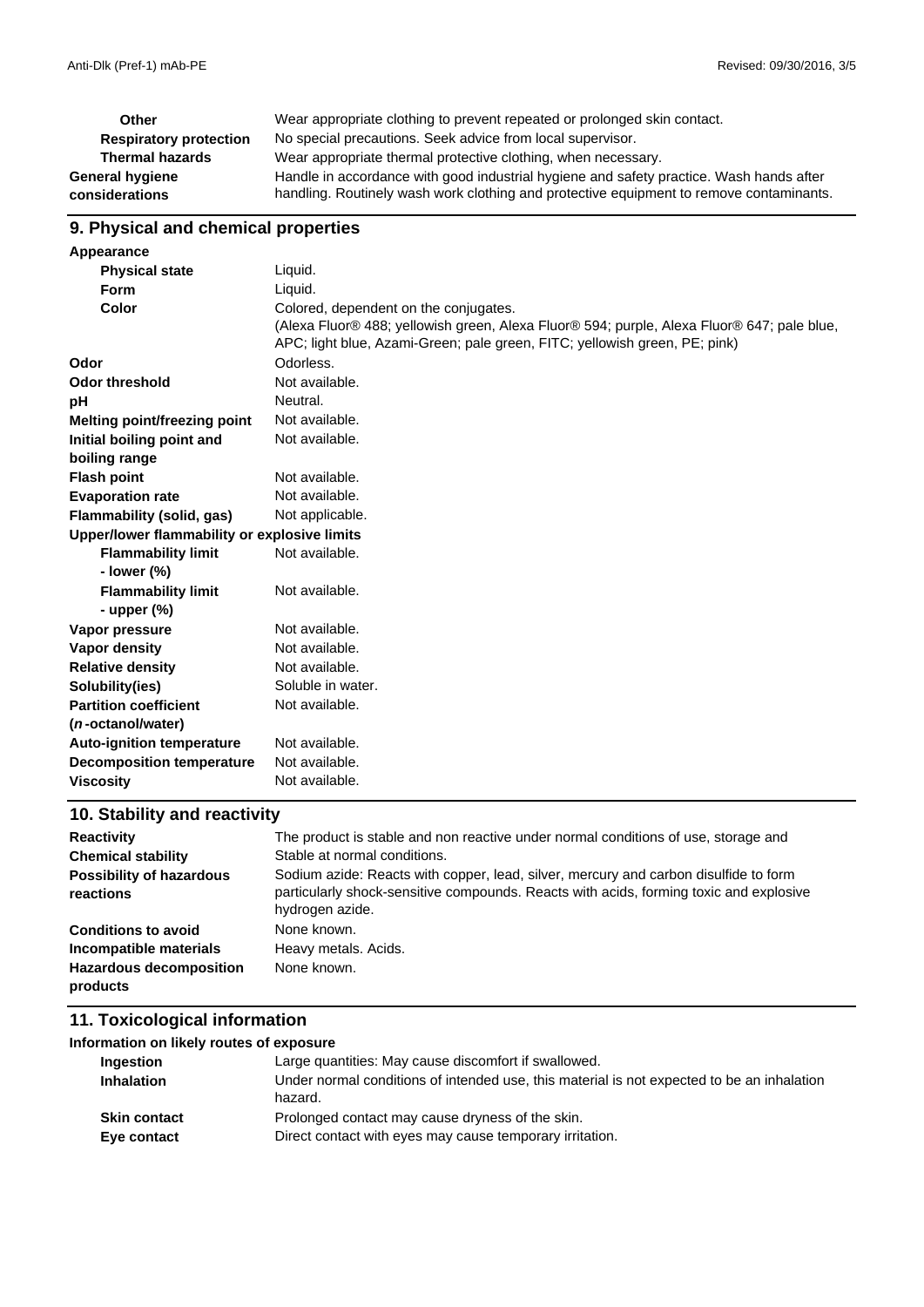| Symptoms related to the                                           | Dry skin.                                                                                                                    |  |
|-------------------------------------------------------------------|------------------------------------------------------------------------------------------------------------------------------|--|
| physical, chemical and                                            |                                                                                                                              |  |
| toxicological characteristics                                     |                                                                                                                              |  |
| Information on toxicological effects                              |                                                                                                                              |  |
| <b>Acute toxicity</b>                                             | Large quantities: May cause discomfort if swallowed.                                                                         |  |
| <b>Skin corrosion/irritation</b>                                  | May cause mild skin irritation.                                                                                              |  |
| Serious eye damage/eye                                            | May cause eye irritation.                                                                                                    |  |
| irritation                                                        |                                                                                                                              |  |
| <b>Respiratory sensitization</b>                                  | Based on available data, the classification criteria are not met.                                                            |  |
| <b>Skin sensitization</b>                                         | Based on available data, the classification criteria are not met.                                                            |  |
| Germ cell mutagenicity                                            | No data available.                                                                                                           |  |
| Carcinogenicity                                                   |                                                                                                                              |  |
|                                                                   | Not listed.<br>IARC Monographs. Overall Evaluation of Carcinogenicity                                                        |  |
| <b>NTP Report on Carcinogens</b>                                  | Not listed.                                                                                                                  |  |
|                                                                   | OSHA Specifically Regulated Substances (29 CFR 1910.1001-1050)<br>Not listed.                                                |  |
| <b>Reproductive toxicity</b>                                      | No data available.                                                                                                           |  |
| Specific target organ toxicity                                    | No data available.                                                                                                           |  |
| - single exposure                                                 |                                                                                                                              |  |
| Specific target organ toxicity                                    | No data available.                                                                                                           |  |
| - repeated exposure                                               |                                                                                                                              |  |
| <b>Aspiration hazard</b>                                          | Based on available data, the classification criteria are not met.                                                            |  |
| <b>Chronic effects</b>                                            | Prolonged inhalation may be harmful.                                                                                         |  |
|                                                                   |                                                                                                                              |  |
| 12. Ecological information                                        |                                                                                                                              |  |
| <b>Ecotoxicity</b>                                                | The product is not classified as environmentally hazardous. However, this does not exclude                                   |  |
|                                                                   | the possibility that large or frequent spills have a harmful or damaging effect on the<br>environment.                       |  |
| Persistence and degradability                                     | No data available.                                                                                                           |  |
| <b>Bioaccumulative potential</b>                                  | No data available.                                                                                                           |  |
| <b>Mobility in soil</b>                                           | No data available.                                                                                                           |  |
| <b>Mobility in general</b>                                        | The product is water soluble and may spread in water systems.                                                                |  |
| Other adverse effects                                             | The environmental hazard of the product is considered to be limited.                                                         |  |
|                                                                   |                                                                                                                              |  |
| 13. Disposal considerations                                       |                                                                                                                              |  |
| <b>Disposal instructions</b>                                      | Dispose of in accordance with all applicable regulations. Do not discharge into drains, water<br>courses or onto the ground. |  |
| Local disposal regulations                                        | Dispose of in accordance with local regulations.                                                                             |  |
| Hazardous waste code                                              | Not regulated.                                                                                                               |  |
|                                                                   | Waste from residues / unused Dispose of in accordance with local regulations.                                                |  |
| products                                                          |                                                                                                                              |  |
| <b>Contaminated packaging</b>                                     | Dispose of in same manner as unused product.                                                                                 |  |
| 14. Transport information                                         |                                                                                                                              |  |
|                                                                   |                                                                                                                              |  |
| <b>DOT</b>                                                        | Not regulated as dangerous goods.                                                                                            |  |
| <b>IATA</b><br><b>IMDG</b>                                        | Not regulated as dangerous goods.<br>Not regulated as dangerous goods.                                                       |  |
|                                                                   | Not applicable.                                                                                                              |  |
| <b>Transport in bulk according</b><br>to Annex II of MARPOL 73/78 |                                                                                                                              |  |
| and the IBC Code                                                  |                                                                                                                              |  |
|                                                                   |                                                                                                                              |  |
| 15. Regulatory information                                        |                                                                                                                              |  |
| <b>US federal regulations</b>                                     | This product is not hazardous according to OSHA 29CFR 1910.1200.                                                             |  |
|                                                                   | All components are on the U.S. EPA TSCA Inventory List.                                                                      |  |

**TSCA Section 12(b) Export Notification (40 CFR 707, Subpt. D)** Not regulated. **OSHA Specifically Regulated Substances (29 CFR 1910.1001-1050)** Not listed. CERCLA Hazardous Substance List (40 CFR 302.4) <br>
Not listed.

**Superfund Amendments and Reauthorization Act of 1986 (SARA)**